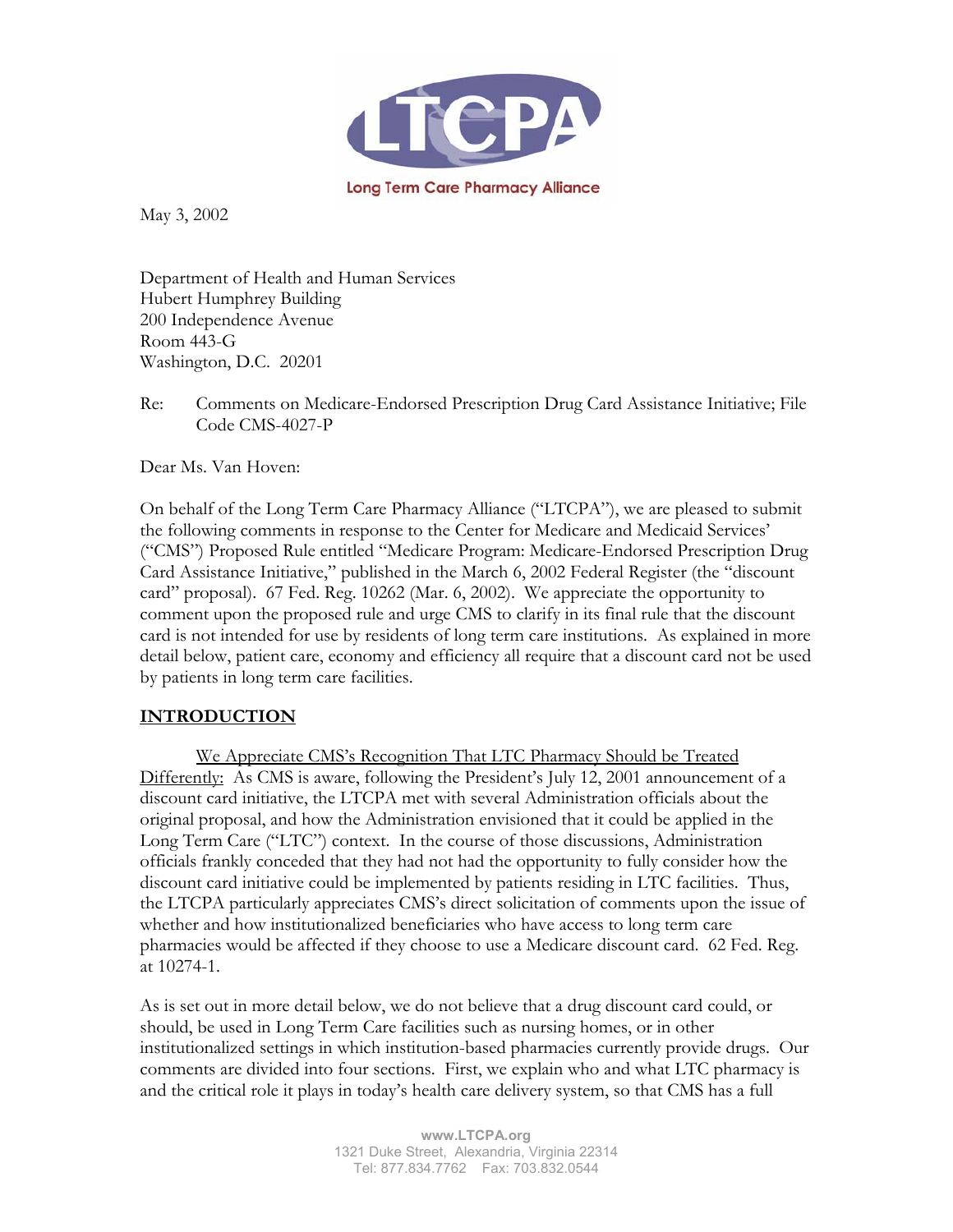understanding of the patient population at issue in these comments and the services that are currently provided to those patients by LTC pharmacy.<sup>1</sup> Following that explanation, Section II explains those numerous reasons that application of a discount card would not work, and should not be allowed, in LTC facilities. Section III restates many of these same ideas in the context of analyzing CMS's goals and objectives, as expressed by it in the proposed rule. Finally, Section IV proposes that CMS explicitly exclude the use of a discount card in LTC facilities.

The Final Rule Should Treat LTC Facilities Like It Does Hospitals: Before addressing our specific comments, we wish to focus CMS on one aspect of its proposed rule, which we believe provide a useful framework for determining whether the discount card should be used by residents of LTC facilities. More specifically, CMS has already recognized that the proposed discount card is "directed at outpatient prescription drugs, not drugs provided during a hospital stay." 67 Fed. Reg. at 10281-2. CMS has already carved out hospitals from its proposal because "hospital stays are covered under Medicare as part of Medicare payments to hospitals." *Id.* While this is generally true, CMS's statement is incomplete, as there are a percentage of hospital patients that do not receive Medicare drug coverage.<sup>2</sup> Because they are not "outpatients," as that term is used in its non-technical sense, however, CMS has excluded those patients who have exhausted their Medicare hospital benefits from eligibility for the discount card.

We understand that CMS "carved out" hospital residents for two separate reasons: (1) the benefits of uniform drug distribution systems in institutional contexts such as reduced medical error rates and prospective and retrospective drug regimen reviews are so significant that they seriously outweigh any price savings benefit provided by the discount card; and (2) the drug card should not be applied to "institutional" settings where patients are otherwise usually eligible for prescription drug benefits (through Medicare Part A, Medicaid, or private insurance). Both statements are not only true of hospitals, but, as expanded upon below, of LTC facilities as well. Thus, the very same rationale for excluding hospitals from the proposed rule also argues for excluding long term care facilities and other "in-patient" settings in the final rule. $3$ 

<sup>&</sup>lt;sup>1</sup> While these comments address the LTC context, and are not intended to apply to every institutional context, we believe that many of the comments made in this and the remaining sections apply with equal force to all other sectors of institutional care. We urge CMS to seriously evaluate whether any "cost" savings attributable to a discount card will be worth the trade-off in diminished patient care in Assisted Living Facilities, hospices, and in other institutional settings.

 $2$  Examples of such patients include those who have exceeded their maximum 120-day Medicare stay period (for example, because they experienced additional co-morbidities or other complications during their hospital visit) and who are otherwise uninsured and who are ineligible for Medicaid. Such patients no longer are entitled to any pharmacy benefit, yet would remain excluded from discount card use under the proposed rule.

<sup>&</sup>lt;sup>3</sup> We understand CMS not to have used the phrase "out patient" in its technical sense, as applying to all beneficiaries other than those in hospitals, but rather in its more general sense. Thus, stated differently, just as hospital residents are "in patients" for purposes of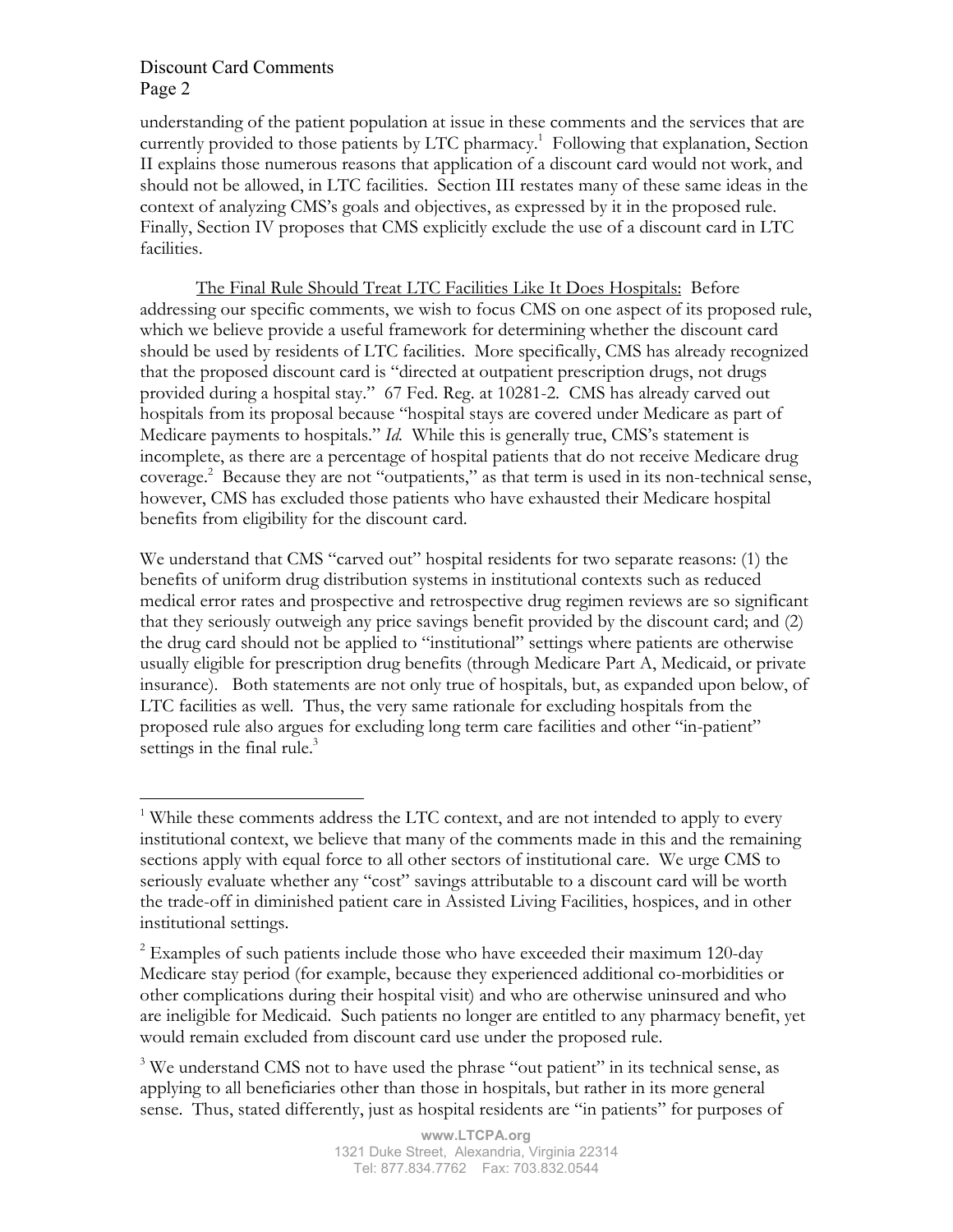The unique circumstances involved in the LTC patient population, and the multiple roles that LTC pharmacy is already serving to protect that population both mandate that LTC facility residents be expressly excluded from the final rule. As explained below, introduction of the proposed discount card in the LTC context would create far more harm than good. Thus, just as it has already done for hospitals, we urge CMS to carve out LTC pharmacy from the scope of the discount card rule.

# **I. LTC PHARMACY AND ITS ROLE IN PATIENT CARE**

To understand why the discount card proposal is not appropriate in the LTC and "institutional" context, it is critical to understand the unique role that LTC pharmacy plays in the delivery of drugs to LTC residents. LTC patients have a unique set of drug needs far different from the typical ambulatory Medicare beneficiary to whom the discount card proposal is directed. LTC pharmacy has responded to those needs through development of a sophisticated delivery system far beyond the scope of what retail pharmacy provides. LTC resident needs, requirements, the services currently being provided by LTC pharmacy, the resulting cost saving to the health care delivery, and the minimal number of LTC patients who would be eligible for, and could retain, a discount card, all argue in favor of limiting the use of the discount card in LTC institutions.

LTC Residents Typically Need Greater Drug Therapy: Unlike the typical ambulatory Medicare beneficiary, patients in LTC facilities usually are older, in poorer health, and in need of greater care. The typical LTC resident has the following characteristics:<sup>4</sup>

- mean age of 83.1 years;
- usually being admitted to the LTC facility directly from an acute care hospital (62% of residents);
- more than not likely to have impaired or abnormal cognitive function; only 17% of LTC residents were characterized as independent or required limited assistance in performing the activities of daily living;
- typically having three medical conditions, with 45% of residents having four or more conditions and 10% of residents having more than six medical conditions.<sup>5</sup> Typical diseases included cardiovascular

receiving drug therapy, so are nursing home residents, who also receive drugs as "in patients" residing in nursing homes.

4 Bernabei, R. *et al., Characteristics of the SAGE Database: A New Resource for Research on Outcomes in Long-term Care*; J. Gerontol. A. Biol Sci. Med. Sci. 54:M25-33 (1999). At the time it was published, the Bernabie study and the SAGE database were the only published statistics specific to long-term care structured to capture specific processes of care provided in LTC facilities. *Id*. at M29.

<sup>5</sup> In the Coalition's experience, LTC residents often have a higher number of illnesses, and a recent HCFA-sponsored analysis has suggested that the actual number many be 7.8 medical conditions. *See* Bodenheimer, J., *Long Term Care for Elderly People, The On-Lok Model,* 341 N. Eng. J. Med. 1324, 1326 (1999) (noting that 1995 data suggest that the average patient was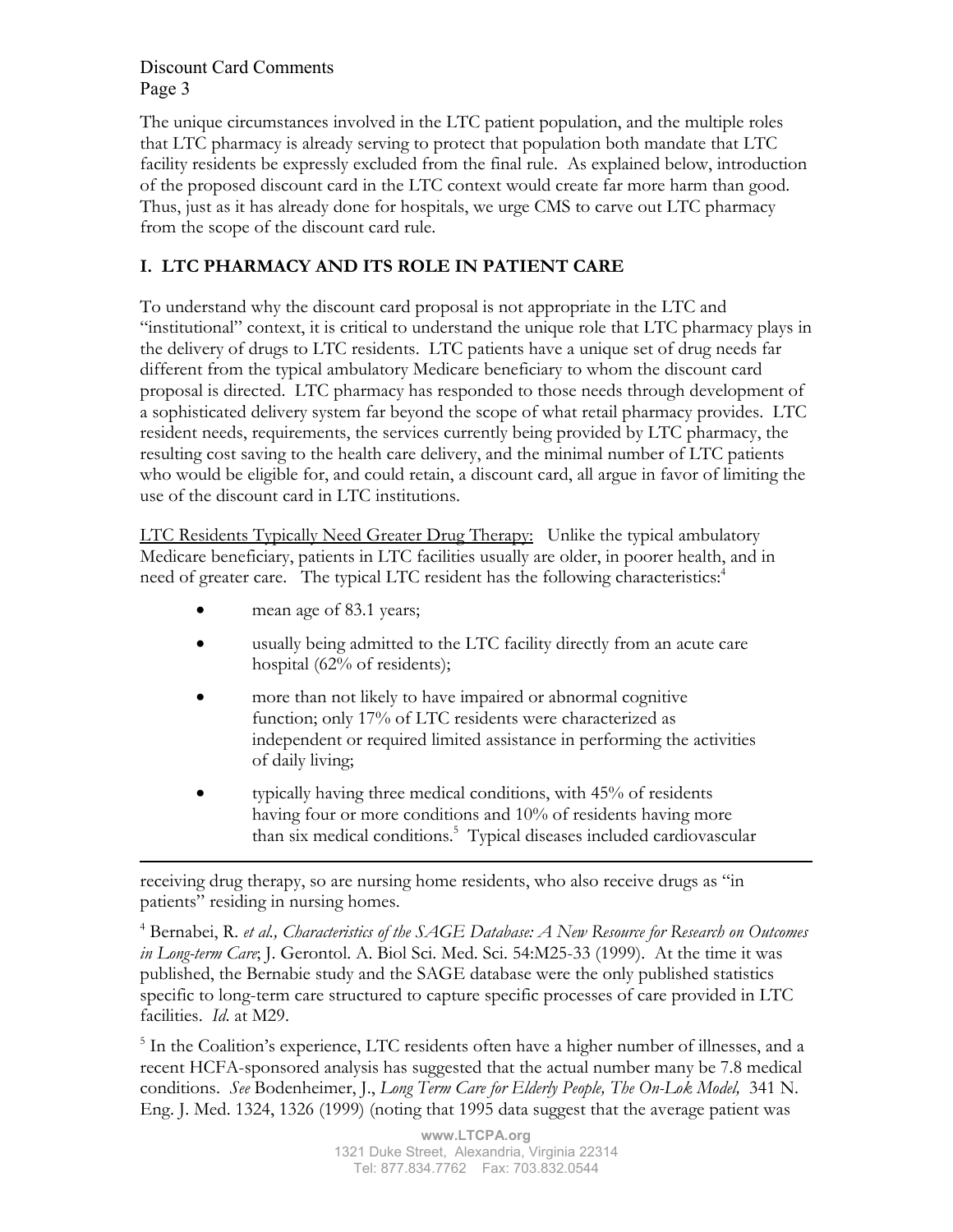clinical conditions (63%), hypertension (31%), coronary artery disease (23%), and congestive heart failure (19%). Significantly, 42% of residents have dementia, and 20% were stroke victims;

 $\bullet$  typically on prescriptions for 6 drugs, with 45% taking seven or more drugs, and 20% taking more than 10 drugs. Over 50% of residents are taking cardiac medication, and approximately 40% are taking analgesics.

The frequency of drug usage does not reflect an overuse of medications, but rather the serious medical conditions faced by residents requiring long term care, the increased efficacy of today's more advanced medicines, and significant improvements in quality of life that pharmaceuticals can provide to LTC residents who previously had little hope of recuperation from serious illnesses. The reality, however, is that LTC residents are among the nation's most ill, among the least able to manage their own prescription drug needs, and the most dependent upon a functioning and efficient drug delivery system to meet their prescription demands.

LTC Residents Typically Need Different Drug Therapy: Not only are elderly LTC residents on more medications, but they require different specialized medications. More specifically, as a person ages their body processes drugs differently (a function of changing metabolism and typical decreases in kidney function).<sup>6</sup> Extensive literature has documented the need for specific elder drug formularies, $7$  and companies have published specialized care guidelines documenting exactly how different drugs typically prescribed react (and interact) in elderly people.<sup>8</sup> While these specialized formularies are often not widely understood or applied outside that segment of the medical community involved in geriatric treatment, the specifics of geriatric care are extremely important in avoiding adverse drug affects and inappropriate treatment.

80 years old, have 7.8 medical conditions, and had impairments impeding performance of 2 to 3 activities of daily living). .

6 Fouts, M. Hanlon, J., Pieper, C., Perfetto, E. and Feinberg, J., *Identification of Elderly Nursing Facility Residents at High Risk for Drug-Related Problems,* 12 The Consultant Pharmacists 1103 (Oct. 1997).

<sup>7</sup> *Id.; see also* Beers, M., *Inappropriate Medication Prescribing in Skilled Nursing Facilities,* 117 Annals of Internal Med. 684 (1992); Stuck, A., Beers, M. *et al., Inappropriate Medication Use in Community-Residing Older Persons,* 154 Arch. Intern. Med. 2195 (Oct. 10, 1994); Beers, M. *Explicit Criteria for Determining Potentially Inappropriate Medication Use by the Elderly,* 157 Arch Intern. Med. 1531 (July 28, 1997); Zhan, C., *et al., Potentially Inappropriate Medication Use in the Community-Dwelling Elderly,* 286 JAMA 2823 (December 12, 2001) (documenting similar problems in community dwelling facilities based upon 1996 Medical Expenditure Panel Survey).

<sup>8</sup> *See, .e.g.,* Geriatric Pharmaceutical Care Guidelines, The Omnicare Formulary (2001), published by Omnicare, Inc. Omnicare is a member of the LTCPA. In contrast to formularies like the Omnicare guidelines, PBMs and retail pharmacy have little no experience in designing or maintaining geriatric formularies.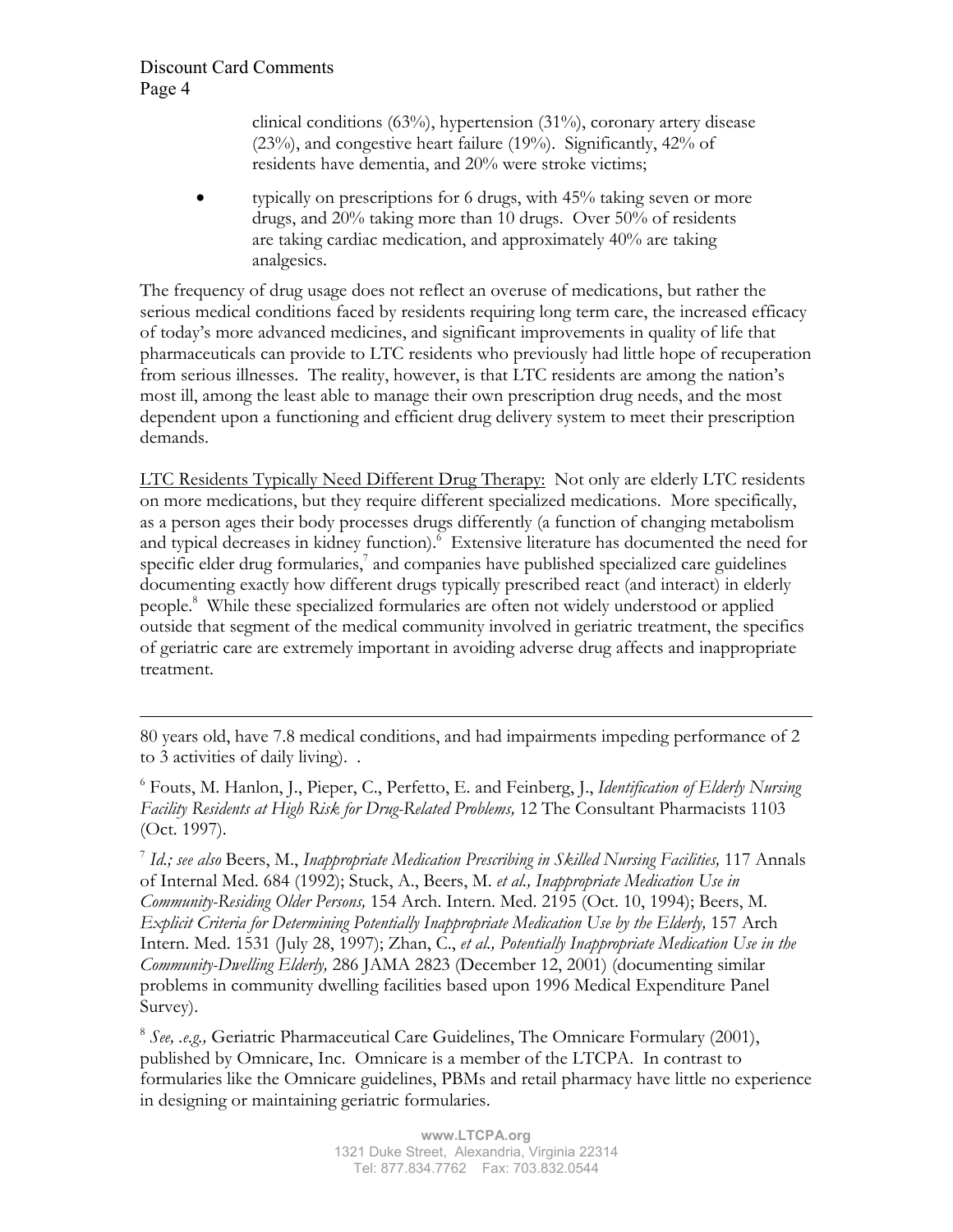While geriatric formularies are likely necessary for most Medicare beneficiaries, LTC patients also often require specialized drug intake systems. One LTCPA member has estimated from its Minimum Data Set records of over 400,000 LTC residents that 9.3% of LTC patients cannot swallow and must be tube fed, and an additional 20.5% of residents have difficulty swallowing and must take their medications through capsules, liquids, injectables, or through pills that can be crushed. While LTC pharmacy today is equipped to handle and manage these specialized needs, the typical retail or other pharmacy or pharmacy benefit manager cannot address these concerns, or properly manage the significant drug requirements of this specialized elderly population.

LTC Residents Require Enhanced Drug Services Not Contemplated by the Discount Card Proposal: In light of the significant patient needs outlined above, both standards of care and federal and state regulations have evolved to provide LTC residents with an enhanced set of services related to their prescription drugs not provided by retail pharmacy.<sup>9</sup> These services include:

1. Unit dose and other specialized drug packaging. This packaging, or similar "bingo cards" or "bubble wraps," ensures that each patient receive drugs in a dedicated and uniquely labeled card, with one pill per "unit." In addition to ensuring product integrity, the packaging serves two other important functions. First, the packaging allows for greater control of the drugs and dosages to ensure that medications are taken appropriately and without error. Nurses delivering the drugs to patients are able to monitor when a pill or other drug has been provided to the patient, and know, just by looking at the card, how many doses the patient has been given.

Second, the unit dose system provides a uniform and easily managed process for drug delivery through the central distribution point of the LTC nurse, who will actually deliver the drugs to the patient on any given day. Nurses no longer have to place pills into little paper cups to distribute to the patient. Rather, they are able to avoid the multiplicity of drug delivery errors inherent in such an outdated system by relying upon the unit dose system dedicated to each LTC resident. The importance of this uniform distribution system throughout the facility cannot be overemphasized – LTC facility nurses face a significant challenge in distributing multiple drugs to dozens of patients each day, where patients consume an average of 6 medications apiece.<sup>10</sup> The specialized drug packaging provided by

<sup>&</sup>lt;sup>9</sup> See 42 U.S.C. § 1819(b)(4)(A) and 1919(b)(4)(A); 42 C.F.R. § 483.60 (all mandating specific requirements for LTC facilities, including providing necessary drugs, preventing unnecessary drugs, and minimizing medication errors) and 483.75 (authorizing contracts with third parties to provide such services). These regulations have been further implemented and clarified through the Guidance to Surveyors (F425, F428), republished in Nursing Home Procedures and Interpretive Guidelines, A Resource for the Consultant Pharmacist, ASCP (1999)

<sup>10</sup> *See also* Tamblyn, R., Medication Use in Seniors: Challenges and Solutions, 51 Therapie 296 (1996). Tamblyn aptly notes that [h]ealth care system policy and practice can have a substantial impact on the drug utilization among seniors." *Id.* at 275. "Although regulatory changes are made in [governmental] drug plan policies to control costs, there is virtually no information on the impact of drug policy interventions on drug utilization patterns and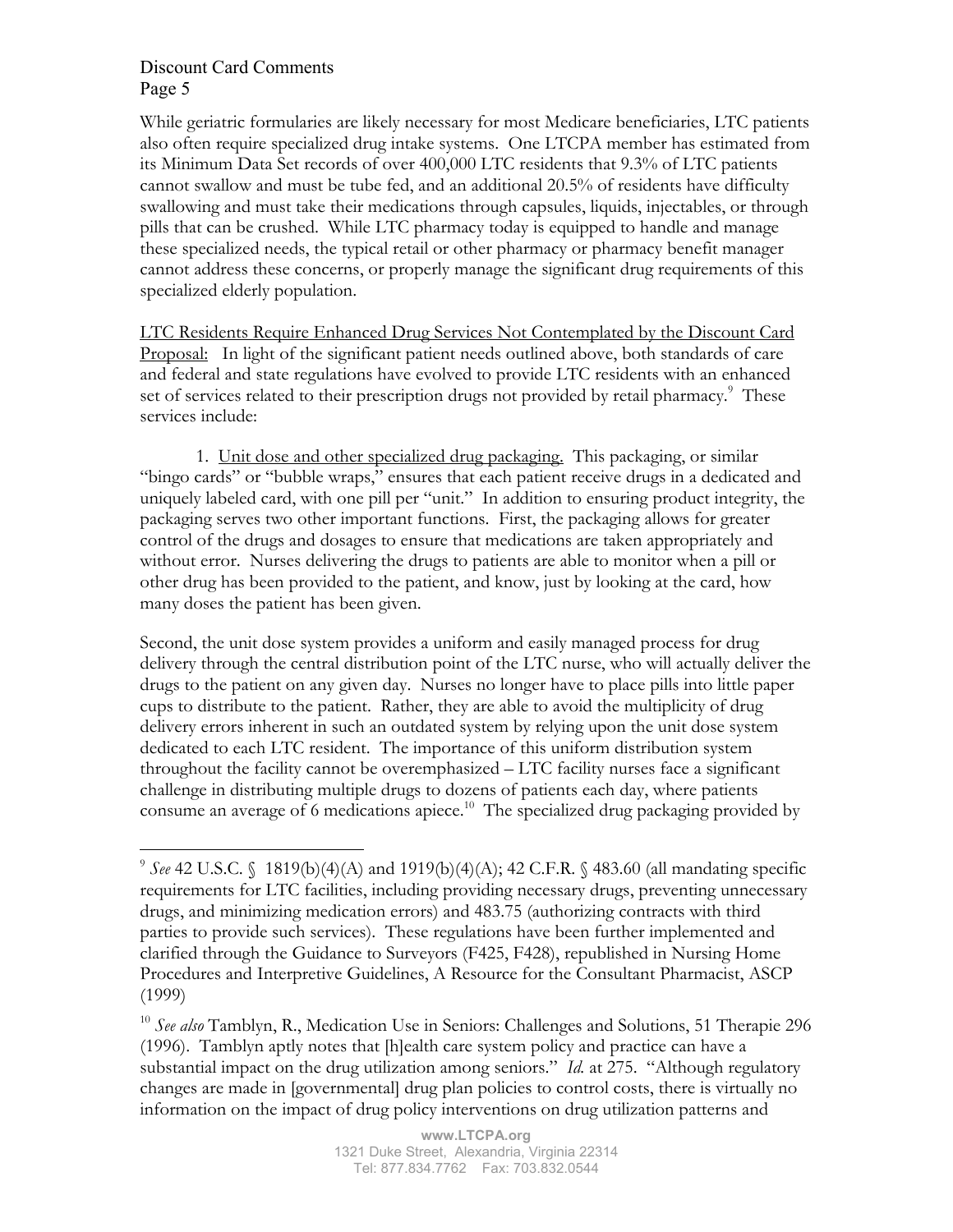LTC pharmacy today is a critical system in helping to reduce patient risks of receiving the wrong drugs, or the inappropriate dosages, from a nurse making delivery rounds.

2. Around the Clock Delivery. LTC pharmacy also provides "around the clock" availability, either through delivery services, med-carts and emergency carts,<sup>11</sup> all of which assist in getting patients necessary medications in a timely manner. This service is particularly important in having intravenous medications available for LTC residents, so that patients do not have to be transported to a hospital for emergency treatment. It is important for CMS to recognize the enormous cost savings to the health care system just from this single service.

3. Consultant Pharmacist Services. In addition to providing the drugs, LTC pharmacy also provides a set of services through consultant pharmacists, who are able to review and assist in patient drug care. These services include, among others, retrospective drug regimen reviews, as required by law, 42 C.F.R. 483.60(c), and prospective drug screenings to monitor for medical appropriateness of the prescribed drugs and for inappropriate drug interactions.<sup>12</sup>

Critical for the provision of these important services is the need for the dispensing pharmacy and its consultant pharmacists to have a complete and accurate understanding of the patient's medical conditions, and, more importantly, current drug utilization.<sup>13</sup> Given current technological and other limitations, the only way in which appropriate drug reviews can be conducted, particularly on a prospective (rather than retrospective) basis is for there to be a single dispensing pharmacy for any given patient.<sup>14</sup> Stated differently, the prerequisite to prospective drug regimen review and medication interaction screenings is that there be a single pharmacy from which the patient's medications are dispensed, and which has complete knowledge of the medications that a patient is on at any given time. Without that single source, there is no way for the pharmacy or pharmacist to know the actual drug intake that the patient is consuming, or to monitor for contraindications, inappropriate drug interactions, drug abuse, or inappropriate prescription utilization.

patient outcomes." *Id*. at 276. It is exactly such an analysis that the LTCPA suggests CMS need undertake before applying the discount card proposal to LTC patients.

 $11$  Med-carts and emergency carts are pre-positioned medicines provided to the LTC facility for emergency uses. Typically several thousand dollars of drugs are stored in such carts, which are only called upon when patient emergencies arise.

12 Dashner, M., Brownstein, S., Cameron, K., Feinberg, J., *Fleetwood Phase II Tests A New Model of Long-term Care Pharmacy,* 15 The Consultant Pharmacist 989 (Oct. 2000). The Fleetwood Phase II project also documented the benefits of early pharmacist intervention on identification of high risk patients, interaction with the prescribing doctor, and development of care plans.

<sup>13</sup> Tamblyn, supra, at 275 (noting that risk of inappropriate drug prescriptions could be reduced 20 to 30 percent by ensuring that primary physicians and pharmacists have "better access to information about all drugs prescribed to patients") (emphasis added).

<sup>14</sup> While current law only requires retrospective drug regimen reviews, the advantages of prospective drug screening are documented in the literature. *See, e.g.,* Dashner*, supra*.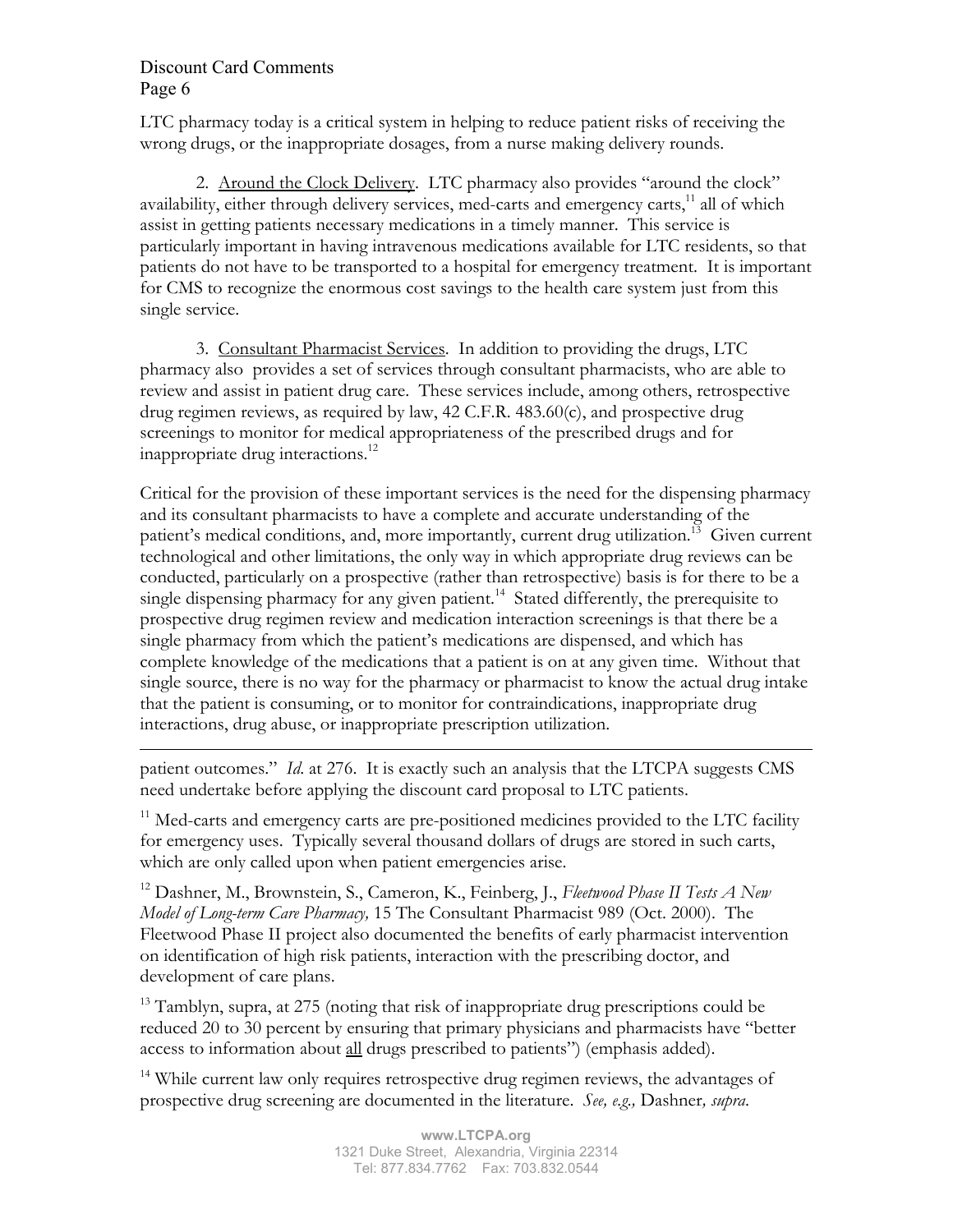The value of these screening services is significant. In 1997, Dr. J. Lyle Bootman estimated that for every dollar of drugs spent in LTC facilities, another \$1.33 of additional health care costs was generated by drug-related medical errors. Bootman, J.L, Harrison, D.L. Cox, E., The Health Care Cost of Drug-Related Morbidity and Mortality in Nursing Facilities, 157 Arch. Intern. Med. 2089 ((Oct. 13, 1997). However, Dr. Bootman was able to estimate that consultant pharmacist intervention saves **\$3.6 billion** (in 1997 dollars) in avoided drug related problems. Dr. Bootman's analysis did not even account for prospective drug regimen reviews which are conducted by many LTC pharmacies today. *Id.* at 2096.

Dr. Bootman also addressed why drug related problems in the LTC context (\$4.6 billion with consultant pharmacists, as opposed to \$8.2 billion without their services) were a third higher than those he had previously found in ambulatory patients:

First, nursing facility residents consume, on average, a greater number of prescription medications, thus increasing the potential for [drug related problems, or] DRPs. Additionally, in contrast to their ambulatory counterparts, nursing facility residents are placed at higher risk of DRPs because of the psychological effects of aging that alter the ability to metabolize certain drug products. Finally, another factor leading to the greater cost of drug-related morbidity and mortality is that once a DRP has occurred in the nursing home patient, there is a greater intensity of care required to treat the DRP. This could be the result of a more severe reaction experienced by the frail elderly or the higher costs of care that occur within the institutional setting.

*Id.* at 2095. Thus, to the extent that CMS considers changing drug delivery systems into LTC facilities, it must carefully examine the savings it expects to achieve against the savings that already exist as a result of the standards of care that LTC pharmacy provides to LTC patients.15

LTC Residents' Eligibility Will Constantly Shift, Causing Confusion and Unnecessary Administrative Burdens: CMS should not only evaluate the unique medical needs of LTC pharmacy, but should also consider the pool of current LTC residents that would be eligible for a discount card, and the trade-off between any cost savings for that small class of LTC residents against the risk of confusion that card availability would engender. The vast majority of LTC residents currently receive some type of prescription drug benefit, and would never be eligible for use of the proposed discount card in the first instance. The Lewin Group has recently completed a study on "Payer -Specific Financial Analysis of Nursing Facilities," March 2002, indicating that 66% of LTC residents are Medicaid beneficiaries, 12% are Medicare beneficiaries (receiving specific Medicare pharmacy benefits, for example, within their "first 100 days")and the remaining 22% receive insurance benefits or are "private pay" patients. These findings are consistent with both the National Health

 $15$  CMS should also re-evaluate its cost impact and financial analyses to properly reflect true drug consumption costs in the LTC community. While CMS estimates that typical Medicare beneficiary drug consumption to be \$1,351 in 2004, 67 Fed. Reg. at 10280, the Coalition anticipates such spending by LTC residents to be approximately \$4,700.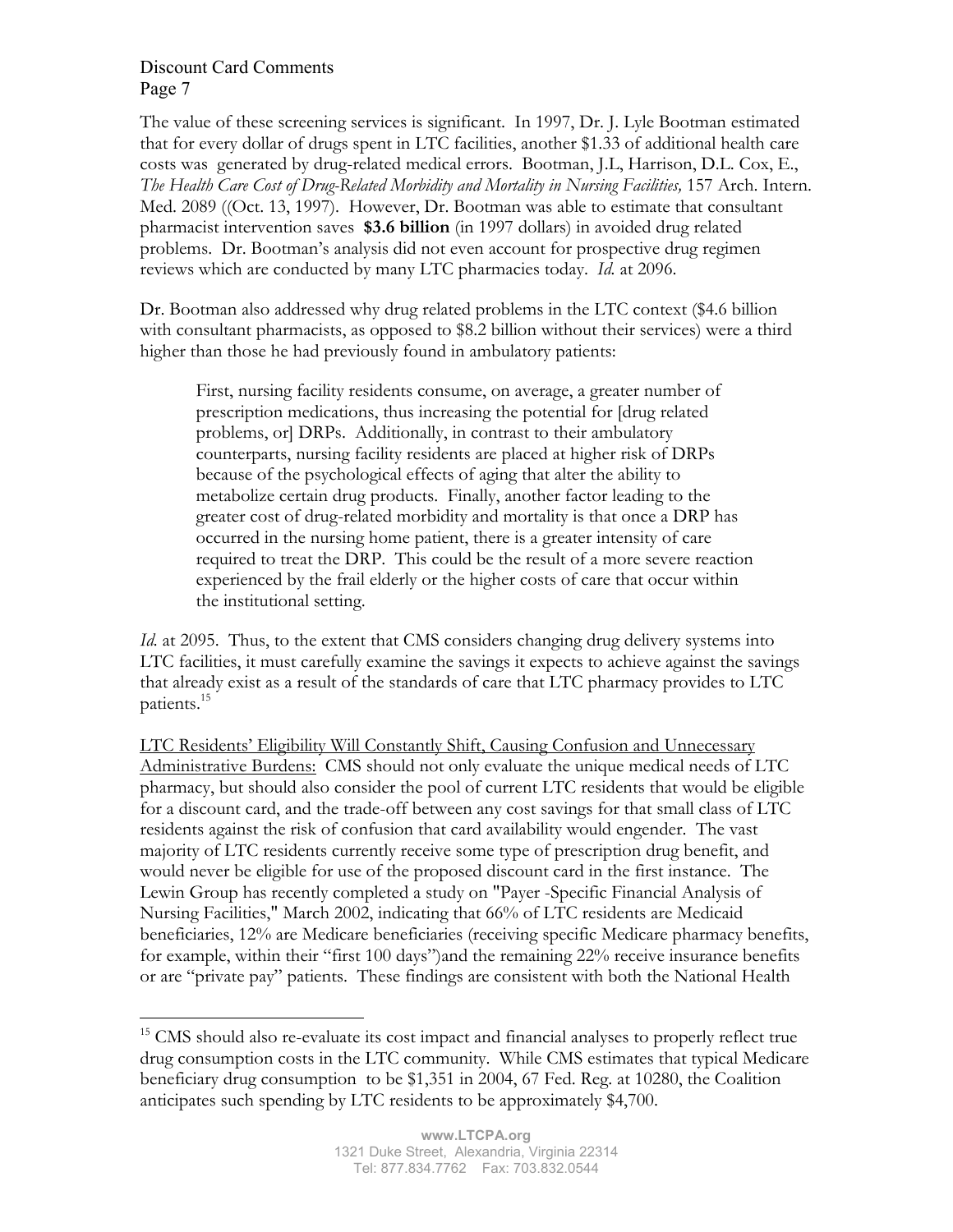Expenditures analysis (CMS Office of the Actuary) and the National Health Expenses Chartbook compiled by the Agency for HealthCare Research and Quality. The National Health Expenses Chartbook also indicates that between 1987 and 1996 the number of LTC residents receiving prescription drugs outside of a Medicare or Medicaid benefit declined from 33.1% to 24.4%. Recent private company data confirms this trend, and the LTCPA expects that it will continue into the future.

Even within the population of so-called "private pay" patients the trend is to "spend down" or otherwise change status to become Medicaid beneficiaries within a short period of time. While the LTCPA is unaware of published statistics on this issue, it has reviewed statistics collected by a group of LTC operators from approximately 3000 facilities suggesting that within six months of entering a LTC facility, approximately 80% of private pay patients become Medicaid eligible and that by the end of a year within an LTC facility, 99% of those residents entering as "private pay" patients become Medicaid eligible. Thus, it is important for CMS to recognize that the potential class of LTC residents even eligible for the proposed discount card is small, and significantly shrinks as patients remain in the LTC facility.<sup>16</sup>

LTC Residents Already Benefit from Some of the Lowest Drug Prices Negotiated in the Health Care Market: Finally, CMS should recognize that the larger LTC pharmacies represented in the Coalition are among the most efficient drug purchasers relative to other drug purchasers in today's health care system. As such, the Coalition members are able to pass the savings from their bulk purchasing on to those "private pay" patients that would be eligible for the proposed discount card in the first instance. Stated differently, the LTCPA members today already behave like the "pharmacy benefit managers" or "bulk purchasers" described in the proposed rule who are able to aggregate purchasing power to obtain from manufacturers lower drug prices. 67 Fed. Reg. at 10263. Thus, any potential "savings" or "volume discounts" projected by CMS as a benefit of the proposed discount card already exist for the LTC patient population.

# **II. THE PROPOSED DISCOUNT CARD WILL NOT WORK IN THE LTC CONTEXT**

The proposed discount card will cause far more harm than good if allowed to apply to LTC residents.17 Because the discount card networks will inevitably be unable to achieve

<sup>16</sup> In light of patients' almost inevitable ineligibility, the LTCPA has not been surprised that neither LTC facilities or LTC residents have sought to use the available private discount cards or state-sponsored discount cards available in the health care market today.

<sup>17</sup> The LTCPA supports CMS's proposal not to require LTC pharmacies to join a discount card network and not to require discount card networks to account for LTC residents in meeting their geographic coverage obligations. 67 Fed. Reg. at 10274. CMS should therefore expect that LTC pharmacies are unlikely to join in the discount card pharmacy networks that will be assembled once the final rule is promulgated. This expectation is more than reasonable in light of the multiple disincentives and negative impacts upon patient care that a discount card proposal would bring.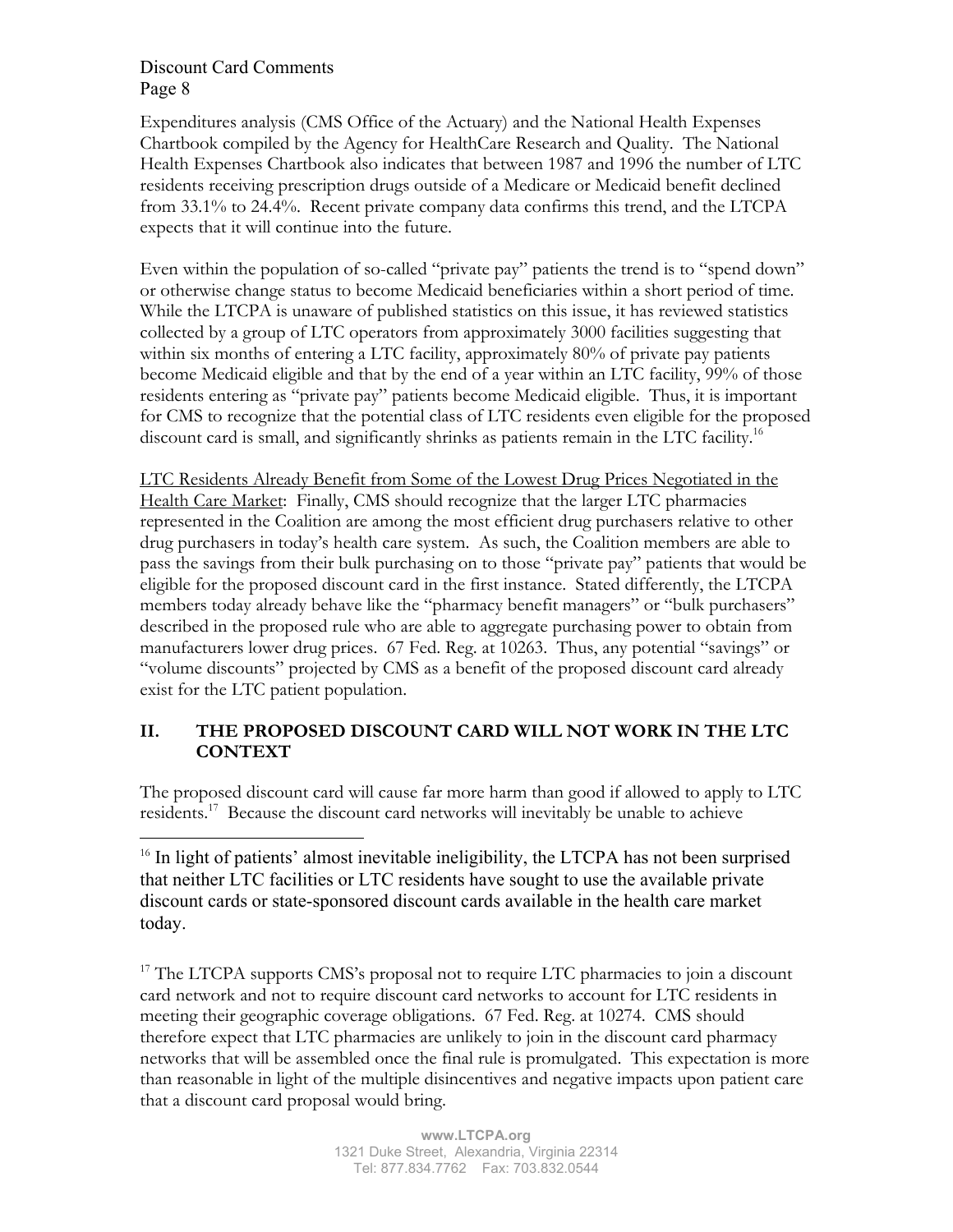nationwide (or even partial) coverage of LTC residents using LTC pharmacies, those few LTC residents who could actually use the card during the initial period of their residency in the facility would have to obtain drugs through retail pharmacies or PBMs, both of which are neither equipped or capable of delivering the suite of services to LTC residents that LTC pharmacy today provides. As expanded upon below, the result will be an increase in medication error rates, a reduction in prospective drug interaction screenings, a drop in the provision of emergency pharmacy services such as IVs, bureaucratic inefficiencies for both network providers and LTC facilities, and the possible increase in drug abuse and theft. Thus, CMS should exclude LTC residents from the scope of the discount card rule.

A. The Discount Card Would Lead to An Increase In Medical Errors: Most LTC facilities in the United States do not contain in-house pharmacies. As a result, facilities typically contract with a specialized LTC pharmacy to provide both drugs and consultant pharmacist services for the facility. The vast majority of facilities contract with a single pharmacy (subject to applicable freedom of choice requirements<sup>18</sup>) in order to ensure uniform drug distribution systems and to maximize the quality of services that pharmacies provide. While to be sure there are financial and administrative benefits to the LTC facility in having a single pharmacy dispense medications for the facility's residents, the primary reason that LTC facilities have chosen to contract with a single pharmacy is the development of a uniform distribution system within the LTC facility to ensure that appropriate medications in correct dosages have been prescribed and medication errors are avoided. *See, e.g.,* 42 C.R.F. § 483.25(l) (requiring LTC facilities to ensure that patients drug regimens are reviewed to avoid unnecessary drugs), § 483.25(m)(requiring LTC facilities to ensure that " $[r]$ esidents are free of any significant medical errors").<sup>19</sup> As a result of these systems, the LTC facility is able to use the LTC pharmacy's specialized packaging and delivery services to meet its regulatory goals.

The introduction of a Medicare discount card into LTC facilities, however, would eliminate many of the benefits that the uniform distribution system provides, and result in an increase in medical error rates due to mistakes in drug delivery. Starting from the most obvious impact, LTC residents holding a discount card would inevitably seek to purchase their drugs from sources outside the standard LTC facility provider. Those medications would come into the nursing home in a variety of different packaging, including plastic vials (rather than

<sup>&</sup>lt;sup>18</sup> *See* Region V Program Letter 94-20 (noting that statutory freedom of choice provisions do "not give unbridled freedom of choice to the nursing home resident to choose a pharmacy. We believe the statute places the responsibility to accurately administer drugs on the facility, and with that responsibility goes the right to define certain uniform standards for labeling, sorting, processing and administering of drugs. These uniform standards are essential in assuring that the patient is protected from medication errors."

 $19$  Although this regulation only applies to LTC facilities serving residents receiving Medicare or Medicaid benefits, the LTCPA believes that the overwhelming majority of LTC facilities in the United States serve a mix of both Medicare/Medicaid patients and private pay patients, thus bringing them within the scope of the regulations. Even if the regulations did not technically apply to a LTC facility, however, CMS as a matter of policy should evaluate the discount card's application in the LTC setting against the policies articulated in the federal regulations.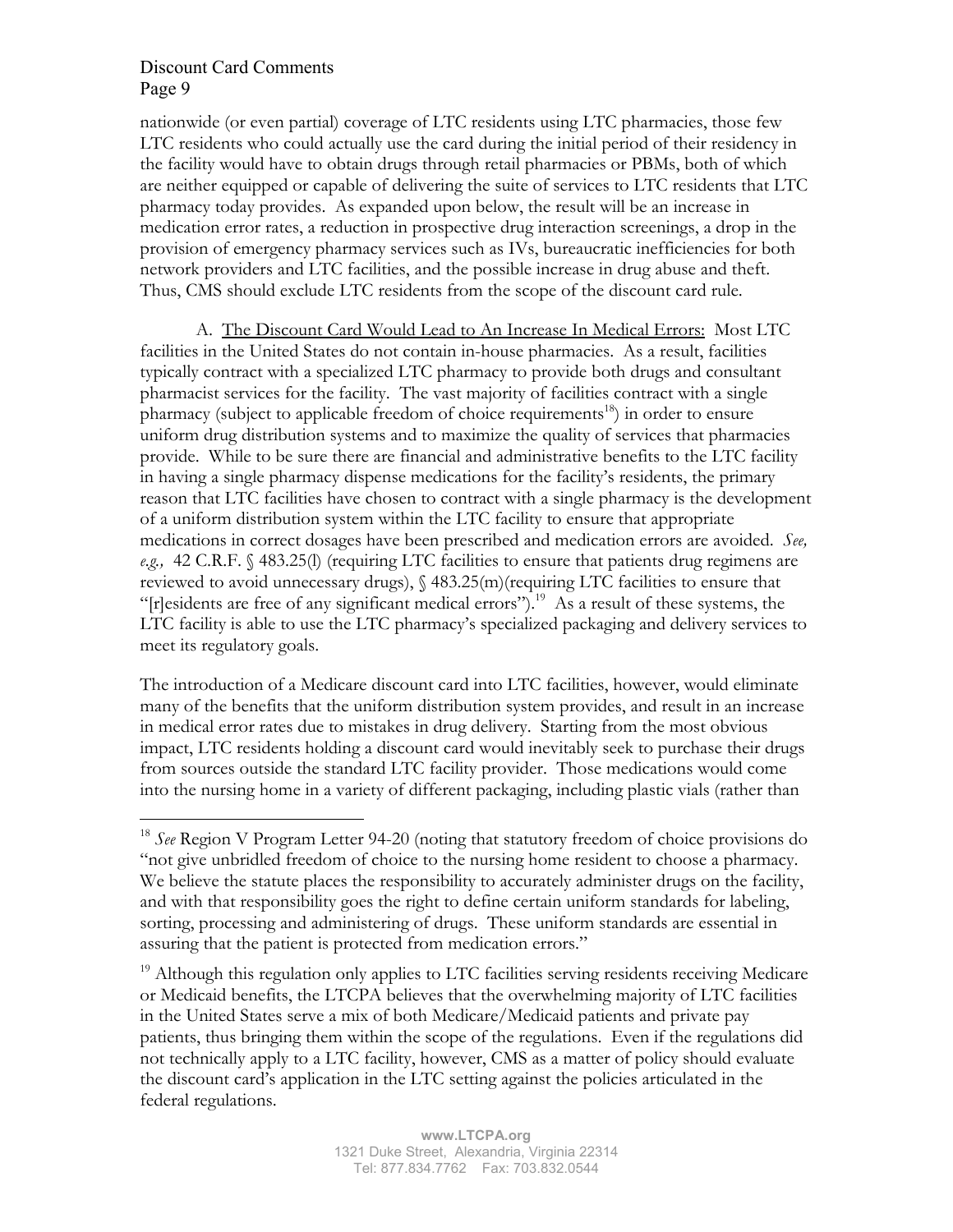unit dose or "bingo card" sheets). While nursing staff would continue to provide effective and efficient service, experience dictates that distribution errors would increase due to the variety of drug packaging systems that would be used, with adverse (if not fatal) results for patients. Because CMS has not chosen to mandate that traditional retail pharmacies and PBMs be required to utilize the unit dose delivery systems when providing drugs to LTC residents, inevitable delivery and medical errors would occur as Patient A received the drugs in Patient B's vial, and so forth. $^{20}$ 

In contrast, today's LTC pharmacies are able to provide drugs in unit dose packaging, with individual labeling for each patients. LTC nurses understand this individualized packaging, know how to distribute drugs to patients using it, and can easily and quickly account for the drugs that have actually been provided using the system. Were that system to break down, nurses could easily begin to give patients each others' drugs, or give multiple doses, or incorrect doses, of the drug to a patient.

The discount card concept may also inadvertently cause increased medical errors for other reasons as well. In locations where more than one discount card "provider network" is available, LTC patients have an incentive to "shop the networks" for drugs that might not be available in their primary network, but would be available in another.<sup>21</sup> This, in turn, will further diffract the distribution mechanisms in today's LTC facilities, and run even greater risks of increasing errors when the drugs are actually delivered to LTC residents. Similarly, the networks may obtain discounts on drugs in a therapeutic class that are medically inappropriate for the elderly, $^{22}$  therefore indirectly motivating the increased prescription of those drugs by well intentioned by unsophisticated doctors seeking to encourage drug utilization by prescribing the "less expensive" drugs available to their patients. While CMS surely does not intend these results, they are the likely outcomes of the proposed discount card, particularly if used in the LTC facility.

In sum, the discount card simply does not belong in the LTC, or other "institutional," context. Virtually all LTC patients today receive their medications in unit dose packaging (as is typically required by state pharmacy boards for LTC residents), through a uniform distribution network in the LTC facility. Application of the discount card concept would result in the "double whammy" of breaking down the uniform distribution process within

<sup>&</sup>lt;sup>20</sup> The strong correlation between the number of medications prescribed and the risk of drug-related illness has been well documented. *See,* Tamblyn*, supra* at 272-73 ("The number of medications and the complexity of the daily regimen of administration are both negatively associated with patient compliance and may increase the likelihood of unintended errors in medication administration."

<sup>&</sup>lt;sup>21</sup> This scenario is highly likely given the proliferation of private discount card by the drug manufacturers themselves. Further, State Medicaid experience with restrictive formularies suggests that certain networks would reflect a preference (or bias) towards particular manufacturers branded drugs. For example, Florida's recent imposition of a Medicaid restricted formulary demonstrated an overwhelming preference for Pfizer branded drugs, to the exclusion of any other manufacturer.

<sup>22</sup> *See* Beers, *supra.*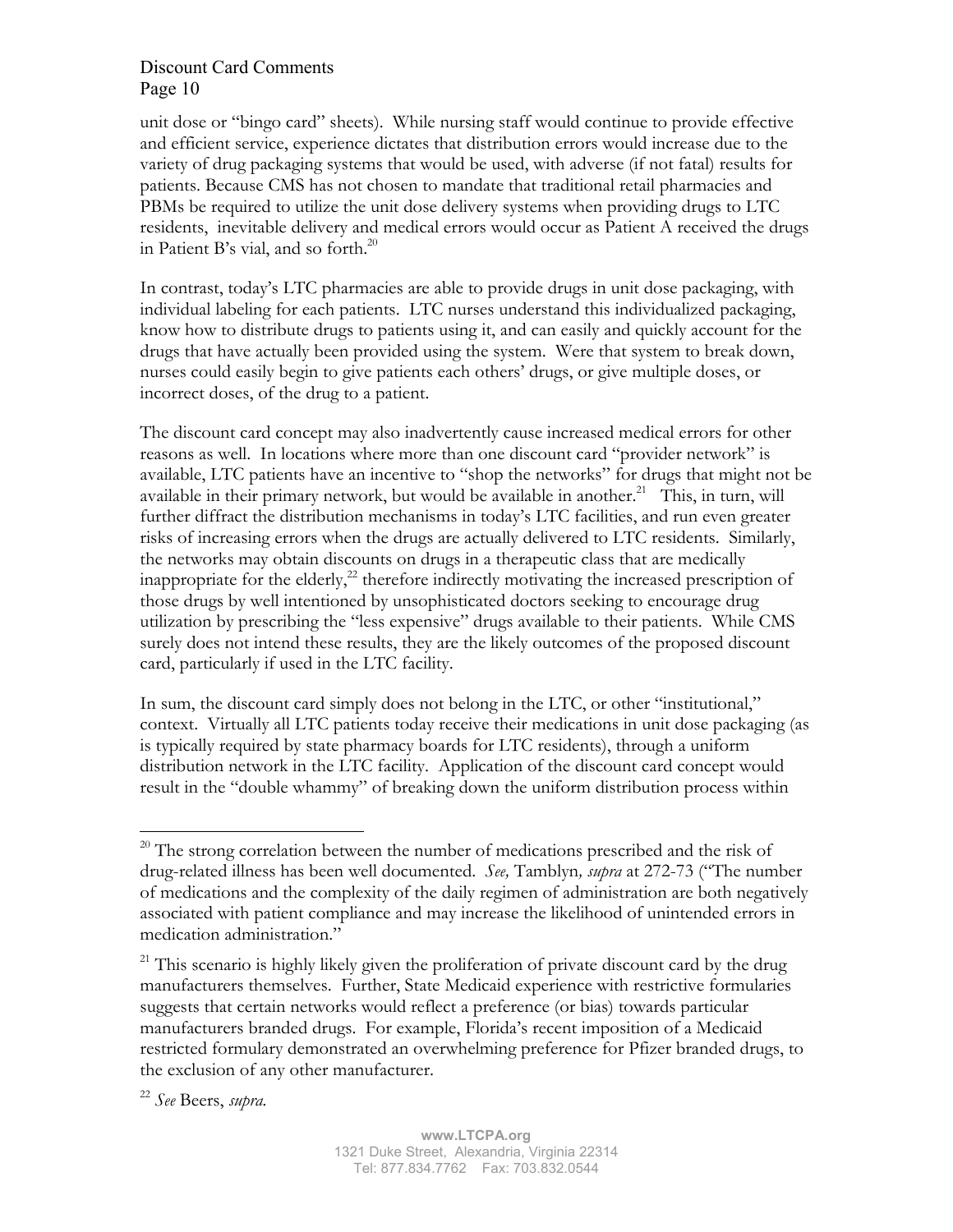the facility, and by increasing the possibility that the patient would be more prone to medical errors by taking the inappropriate drugs (or incorrect dosages). The benefits of a uniform unit dose distribution system on the LTC environment are well understood. By tearing down that system for the sake of a ten or fifteen percent discount off of a small number of drugs, CMS will unintentionally create a greater cost through increased medical errors.

B. The Discount Card Would Impede Effective Drug Interaction Screening: Assuming that a patient in an LTC facility could exercise the necessary judgment and had the necessary mobility to use a discount card, the purchase of some drugs using a discount card from a retail or PBM network pharmacy while purchasing other drugs from existing LTC pharmacies, would destroy the ability of any consultant pharmacist (whether in or out of the discount card network) to conduct a comprehensive drug screening. Prospective drug reviews could not be conducted because no pharmacist would be able to definitely know whether the information in that pharmacy database contained all, or only some, of the drugs the patient was receiving at the time the drug was dispensed.<sup>23</sup>

At present, the LTC pharmacy is able to consolidate patient information into a single patient record that is stored at the pharmacy. In turn, this information allows the consultant pharmacist working at the pharmacy to conduct a prospective drug interaction screening before medications are dispensed (electronic checks on patient records also occur). If the discount card were added, however, the pharmacist would have no way to know which (or how many) pharmacies were providing drugs to the patient, much less which drugs subject to the "discount card" were coming from one pharmacy as opposed to another, or which drugs were coming from pharmacies outside the discount card network.<sup>24</sup>

While prospective drug interaction screening is not directly mandated by existing CMS regulation, it is a well recognized tool used by consultant pharmacists today to prevent medical errors and inappropriate drug use. Particularly in the LTC resident population, where the average resident takes six or more drugs at any time, drug interaction is of far greater concern than in the general Medicare population. As such, application of the drug discount card to this institutional population would be "penny wise but pound foolish."

<sup>&</sup>lt;sup>23</sup> This is not to say that retrospective drug regimen review could not be performed, as required by current regulation. 42 C.F.R. § 483.60. However, the benefits of prospective, rather than retrospective, review would be lost.

<sup>&</sup>lt;sup>24</sup> CMS's view that drug regiment review would be enhanced for the non-institutional beneficiary by the use of a discount card is itself questionable. Because the proposed rule requires that only one drug per therapeutic class be available for a discount in any network, discount card holders have no incentive to purchase that non-"discounted" drug from the same pharmacy. In turn, pharmacists have no ability to know what drugs are being purchased by the beneficiary from other pharmacies or networks. The only way that CMS can ensure that proper drug regimen review is performed for patients holding "discount cards" would be for CMS to mandate that discount card holder purchase all their drugs from a single pharmacy. The discount card proposed rule, of course, contains no such requirement (nor could it in light of the other provider network requirements that CMS has already proposed).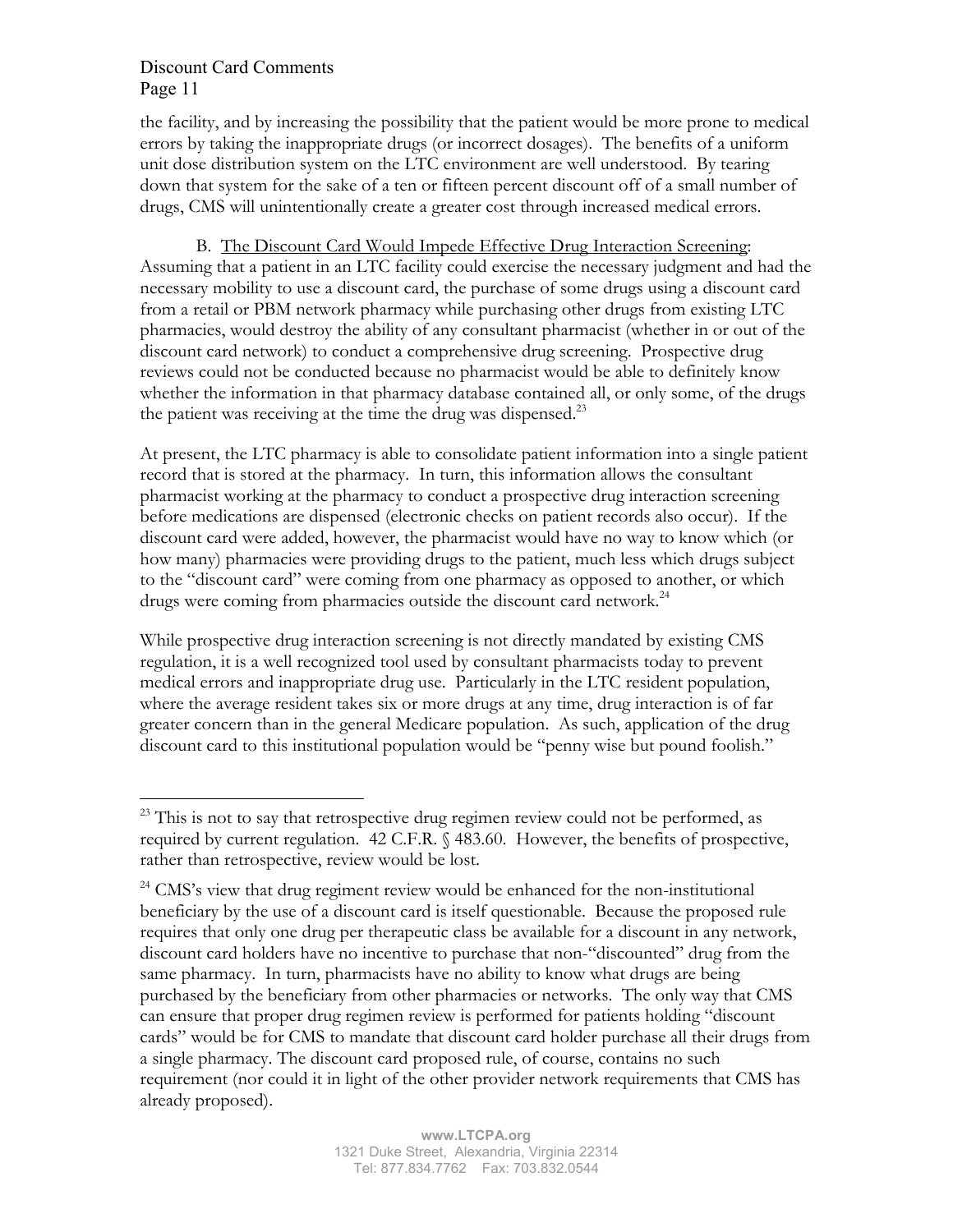C. The Discount Card Would Impede Emergency Drug Services, Timely Delivery, Reliability of Delivery and Accountability in the Name of Price Cutting, Thus Costing Patients More, Rather than Less: LTC pharmacy today not only provides patients with specialized packaging and uniform distribution for their required medical needs, but also assumes responsibility for other patient drug needs. For example, because they already have established delivery routes and schedules for LTC resident drugs on a facility-by-facility basis, LTC pharmacies are also able to deliver emergency IVs or other "on demand" medications for administration to the patient in the LTC facility. The benefits of this delivery system accrue not only to the patient (who will receive needed medications faster and in a more comfortable environment), but to the health care system in general. If LTC pharmacies were not able to deliver IVs, for example, a needy patient would have to be transported to a hospital for emergency treatment, rather than remaining in the LTC facility. While a hospital stay may not cost the patient any more (as presumably it would be encompassed by Medicare Part A coverage), the costs to the health care system in general are significant.

Retail and PBM networks cannot, and will not, in most instances be able to prepare and deliver these "STAT" medications. To the extent that LTC residents eligible for a discount card chose to use the card, rather than to contract with an LTC pharmacy for service, they would not have these emergency services available to them. As a result, these patients would need to be moved (oftentimes back) to hospitals for any IVs or other emergency drug treatments. The costs to patients, and to the health care system in general, again far outweigh the benefits that a card would provide.

The proposed rule would also negatively impact the current delivery of drugs to LTC facilities. Even assuming that LTC pharmacies could afford to maintain their delivery frequency and timeliness, PBMs and retail pharmacies participating in provider networks would not be able to match the current service levels. As a result, LTC facilities would begin receiving deliveries at different times, further impeding the efficient and timely delivery of drugs that occurs in LTC institutions today. Simply stated, timely deliveries, reliable delivery, and accountability would thus each suffer from the division of pharmacy providers to the LTC institutions.

D. The Discount Card Would Create Massive Bureaucratic Inefficiencies: Unjustifiable bureaucratic inefficiencies would also result if CMS permits the discount card to be used in LTC facilities. As noted above, the vast majority of LTC patients are and will remain ineligible for a discount card, either because they are already Medicaid beneficiaries, they currently have Medicare Part A prescription drug coverage (within their so-called "first 100 days"), or are otherwise receiving some type of insurance. Given the rapid frequency with which the LTC population moves from one reimbursement status, and the "spend down" rate at which even those without prescription drug coverage inevitably become Medicaid beneficiaries, the benefits of providing discount cards to LTC residents is dubious at best.

Two separate deleterious results are likely to occur. First, with the publicity that the proposed discount card program has already received and that which it will receive once CMS actually implements its plans, it is virtually certain that LTC residents will be confused. The Coalition fully expects current Medicaid beneficiaries to attempt to obtain a card, and to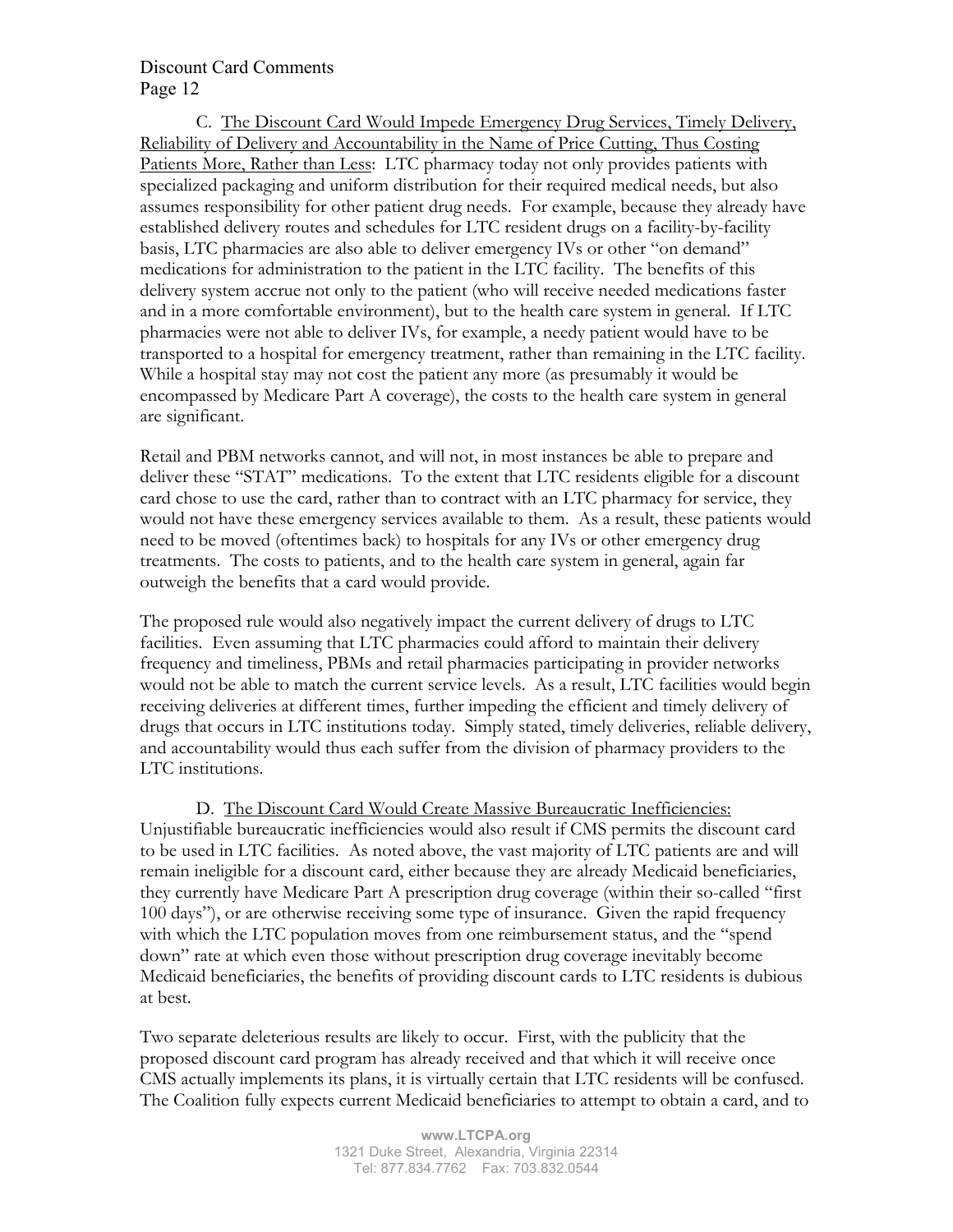become frustrated when they are told that they are ineligible. Those few Medicare patients that are eligible, however, will be all the more frustrated when they obtain a card, and then soon lose eligibility as they change status.

Second, a bureaucratic nightmare will be created, as discount card networks will be forced to track eligibility status for LTC residents. Particularly given the frequency of LTC facility residents going in and out of hospitals, and the quick changes in their eligibility status for Medicare drug benefits (not to mention their inevitable status change to Medicaid beneficiaries), the costs of tracking eligibility for this small class of potential discount card users are going to be far greater than any savings that could be achieved. The increased costs will be born by the networks, who will inevitably pass these costs on to noninstitutional discount card holders – the primary intended beneficiaries of the proposed rule. Ambulatory Medicare beneficiaries should not be burdened with the additional administrative costs of trying to fit the discount card into institutional care. Stated differently, CMS has claimed that Section 1102 of the Medicare Act, requiring CMS to ensure the "efficient administration" of the program, provides it a statutory basis for the discount card program. Efficient administration, however, dictates that CMS avoid burdening the proposed discount card program with these additional and unjustifiable costs and burdens.

E. The Discount Card Will Create Other Unintended Consequences if Permitted in LTC Facilities: There are a variety of other unintended consequences that will flow from the discount card's application to LTC facilities. For example, it is unclear what would occur to unused drugs purchased through a discount card program, particularly in those states which have implemented return and reuse requirements for unit dose packaging dispensed in LTC facilities. Similarly, by opening up the unified distribution systems currently existing in many LTC facilities, the discount card proposal increases the number of persons and steps involved in the drug distribution process for LTC residents, and increases the risk of theft or drug tampering.

# **III. CMS'S STATED POLICY OBJECTIVES WILL BE DEFEATED, NOT ADVANCED, IF THE DISCOUNT CARD IS APPLIED TO LTC FACILITIES**

Application of the proposed discount card in LTC facilities will also undermine, rather than advance, many of the policy objectives articulated by CMS in the proposed rule. An analysis of those objectives in the context of the LTC facility reveals that many of CMS's goals will not be met.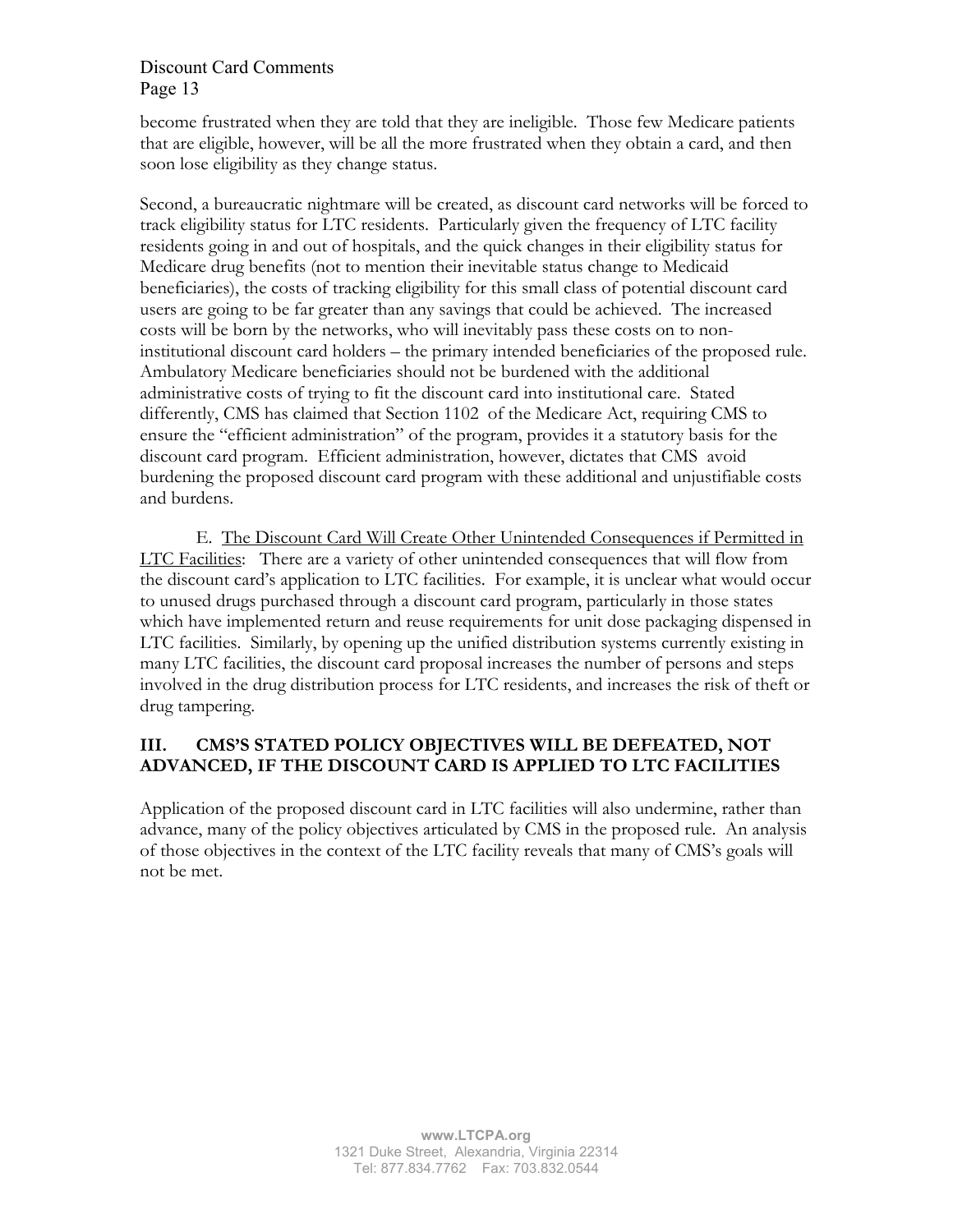- Objective 1: Increase education to private market methods. 67 Fed. Reg. at 10263, 10265: Most LTC residents do not purchase their prescriptions through the private market and will not benefit from any education about such private market conditions while they are in long term care facilities. Further, given that a significant portion of long term care residents suffer from impaired mental faculties, including a percentage that are diagnosed as suffering from dementia, it is more likely than not that this patient population is not appropriate to target for education through media and marketing tools. To the extent that the information will exist on web-sites, 67 Fed. Reg. at 10286, LTC residents do not have computers, or know how to use them. Even if the patient population were appropriate, however, LTC patients purchase their prescriptions through a highly regulated institutional setting rather than through the "private market." Thus, this policy goal is not advanced by applying the discount card to LTC residents.
- Objective 2: Access to Tools for Management, including Drug Regimen Review. 67 Fed. Reg. at 10264. As noted above, LTC residents already benefit from prospective and retrospective drug regimen review, typically by the same pharmacy that dispenses all their prescriptions in the first instance. As explained above, introduction of the discount card in this fragile patient population will likely result in the opposite of what CMS seeks; rather than enhance drug utilization screening, it will diffuse the sources of drugs from with LTC residents will be motivated to purchase drugs, thus impeding proper and comprehensive drug screening.
- Objective 3: Publicize information: As explained above, the percentage of LTC residents suffering from dementia likely diminishes any real gains that would be achieved by publicizing information to the LTC patient population. However, publicizing information about prices and formularies is likely inappropriate for LTC residents, who take far more than average the number of drugs, and already benefit from geriatric formularies created and used by LTC pharmacy. CMS's efforts to publicize information within the LTC resident community will likely increase confusion, rather than enhance understanding, about prescription drugs.
- Objective 4: Enhance participation in drug programs, and increase leverage on prices. 67 Fed. Reg. at 10264. There is no enhancement in participation of LTC residents, or improvement in their access to drugs, and they already have the best access of any patient population in the country. Further, LTC pharmacy today is among the most efficient purchasers of prescription drugs, as they not only aggregate patients within specified regions, but generally are able to aggregate buying power across the country to maximize their leverage in reducing purchase prices from manufacturers. These lower prices, in turn, are passed on to those "private pay" LTC residents that might be subject to the proposed discount card in the first instance. It would indeed be ironic, but highly possible, for CMS's media and public relations efforts to result in LTC residents choosing network plans who charged higher prices than LTC pharmacy charges today.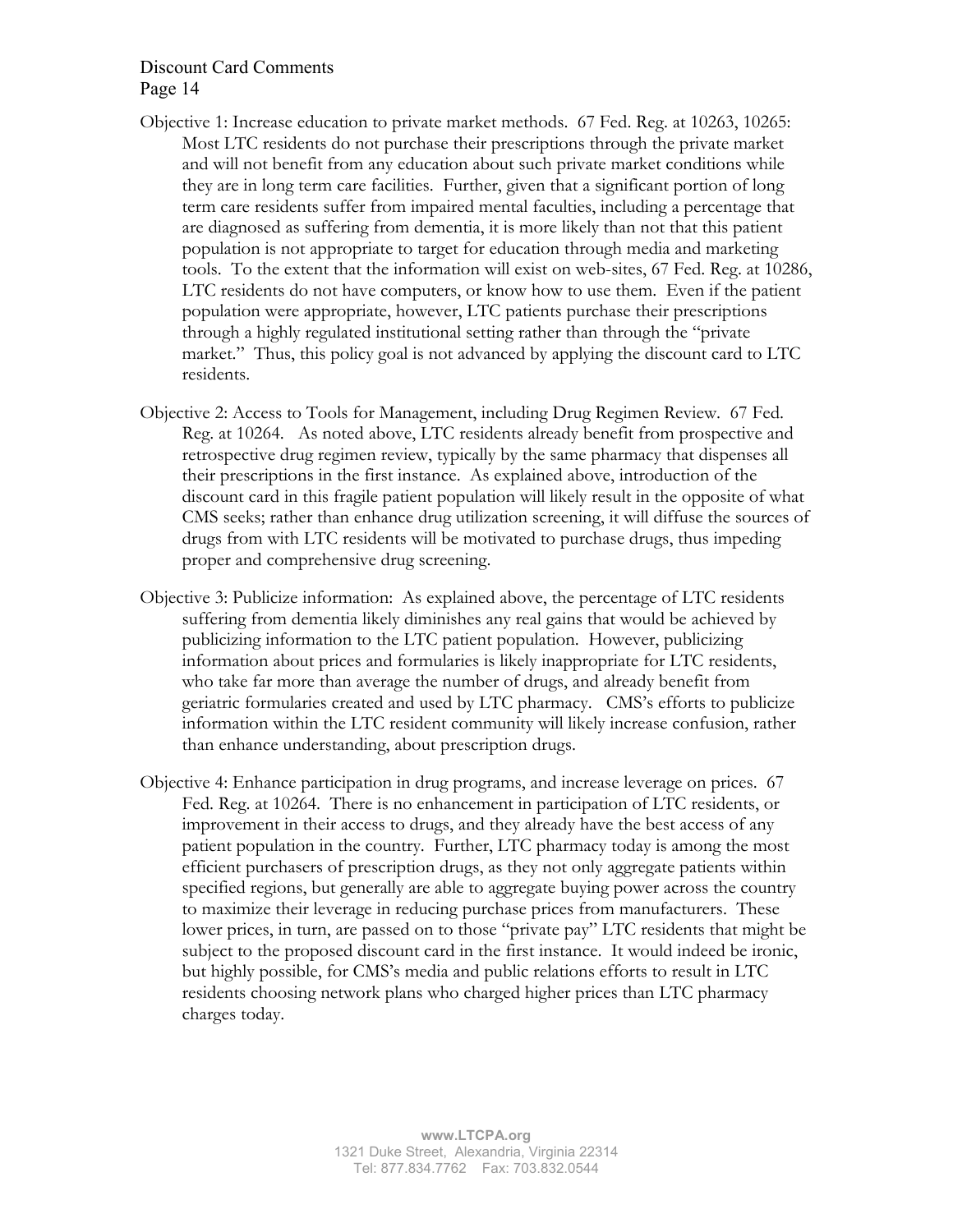- Objective 5: Quality of services. 67 Fed. Reg. at 10264. It is not clear how access to a card would enhance quality of services, other than provide the pharmacy benefit services already mentioned. However, LTC residents using the discount card would experience a reduction, not enhancement, of services that they now routinely receive from their LTC facilities. Of course, we recognize that CMS is not proposing that LTC patients "drop out" of the LTC process, but we point out that there is no policy objective achieved in the quality of services arena by a proposed discount card that fails to carve out LTC pharmacy from its scope. In fact, as noted above, due to diffraction of the current uniform delivery mechanisms, the discount card likely does harm, rather than good, in the LTC context.
- Objectives 6 and 7: Endorsing cards and program and increasing access to such programs. 67 Fed. Reg. at 10264. There are numerous private "discount cards" currently available in the marketplace, and even more prescription drug programs such as today provided by LTC pharmacy to LTC residents that do not style themselves as "discount card programs" yet achieve many of the same goals of reduced prices through aggregate purchasing, enhanced services, and increasing information about prescription drugs to the elderly. Thus, to the extent that increasing access to a discount card has value, those objectives are already met by LTC pharmacy in its routine provision of prescription drugs to LTC residents.

In sum, we believe that CMS will defeat, rather than advance, its stated policy objectives in the event the discount card is applied to long term care facilities.

# **IV. THE SOLUTION – EXCLUDE LONG TERM CARE FACILITIES AND OTHER INSTITUTIONAL FACILITIES FROM THE DISCOUNT CARD PROGRAM.**

For the reasons set forth above, the LTCPA urges CMS to exclude long term care facilities from the scope of the proposed discount card program. Many of CMS's goals are already being met for LTC residents in institutions, and other benefits and services that are beyond the scope of the proposed discount card plan would be harmed if the discount card could be used by the small percentage of LTC residents that might even benefit from the card.

We appreciate the opportunity to comment upon the proposed discount card, and we look forward to working with CMS on this and other proposed prescription drug benefits that the Agency may be contemplating or proposing in the future. Of course, we would welcome the opportunity to answer any questions CMS has about the above comments, or any other aspect of LTC pharmacy, and urge CMS to contact Mr. Stephen Northrup, Executive Director of the Alliance, at 202.257.5482 with any questions it may have.

Sincerely,

Stephen Northrup Executive Director Long Term Care Pharmacy Alliance